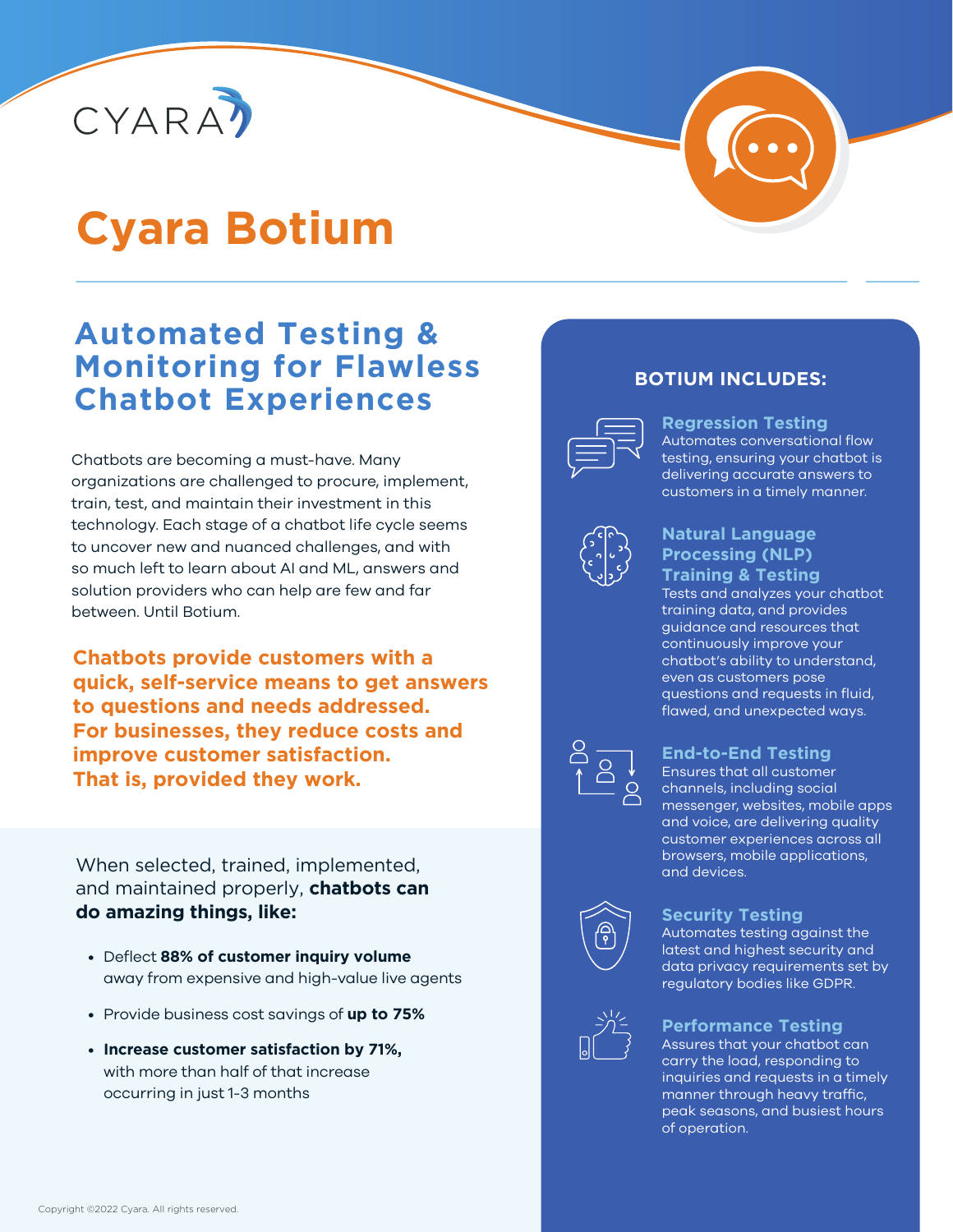Sadly, though, many organizations fall very short of realizing these chatbot benefits. Instead, chatbots are launched, improperly tested and inadequately trained, only to stagnate, underperform, or worse, fail in very public ways. Why? Because chatbots are software, and software needs testing and monitoring. Assuring chatbot performance is a key, but missing piece of most organizations' strategy, and the end result is failure to achieve the original goals of a chatbot; customer containment, cost-savings through reduction of repetitive tasks, meeting customers expectations in self-service channels, and improving customers' experiences.

Additionally, with chatbots, traditional application testing methods won't work. Chatbots have to process non-linear input, and be able to understand and respond appropriately to all kinds of unexpected ways a customer can phrase a question, including misspellings, typos, incomplete sentences, and other human errors.

Businesses focused on innovation and delivering flawless customer experiences in voice and digital channels need an end-to-end, automated chatbot testing and monitoring solution that delights their customers and builds brand loyalty while helping them realize rapid chatbot ROI.

Meet Cyara Botium, the only automated chatbot quality assurance solution that offers value at every stage of the chatbot life cycle.

Botium provides confidence that conversational AI technology is meeting quality, security, and performance standards while delivering benefits to businesses and customers alike.

Botium is a single solution that performs every type of quality assurance required to assure your chatbots and conversational AI systems operate flawlessly. Simulating typical behavior of real humans interacting with your chatbot, Botium tests and analyzes experiences from end-toend on all channels and platforms, conducting automated NLP score testing, conversational flow testing, GDPR and security testing, performance testing, and monitoring.



Botium's sophisticated crawling feature automatically builds test cases and libraries, saving you thousands of hours of manual labor, and Botium's built-in security and privacy testing keeps your chatbot compliant with regulatory bodies like GDPR. Botium works with every major chatbot technology provider and NLP engine available today, and can test customizations and home-built bots, too. And the best part? Like the rest of Cyara's Automated CX Assurance solutions, Botium doesn't require coding, programming, or scripting, which simplifies the complex task of chatbot testing, training, and monitoring.